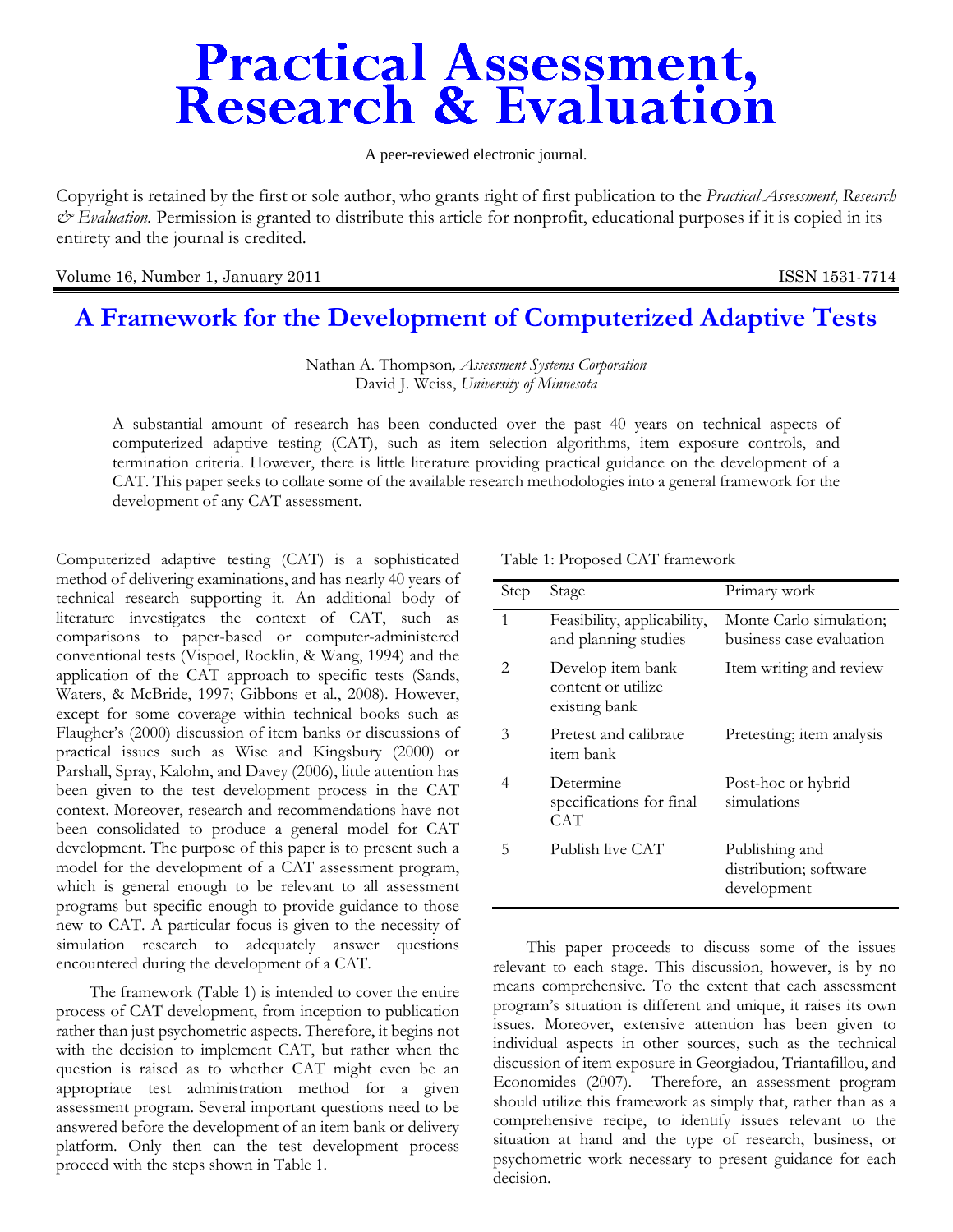# *Practical Assessment, Research & Evaluation, Vol 16, No 1* **Page 2 Page 2 Page 2** Thompson & Weiss, CAT Framework

This is important not only from a practical viewpoint, but because this is the foundation for validity. A CAT developed without adequate research and documentation in each of these stages runs the danger of being inefficient at the least and legally indefensible at the worst. For example, arbitrarily setting specifications for a live CAT (termination criterion, maximum items, etc.) without empirical evidence for the choices could result in examinee scores that are simply not as accurate as claimed, providing some subtraction from the validity of their interpretations.

#### **Background**

While the details regarding CAT as a delivery algorithm are discussed at length in numerous sources (e.g. Lord, 1980; Wainer, 2000, van der Linden and Glass, 2010), some background is necessary to provide a frame of reference for discussions.

From an architectural perspective, a CAT is composed of five components (Weiss & Kingsbury, 1984; Thompson, 2007). The first component is a calibrated item bank, and is therefore developed as test content (e.g., mathematics items for a mathematics exam). The remaining four components are psychometric rather than content, and refer to algorithms in the CAT system.

- 1. Calibrated item bank
- 2. Starting point
- 3. Item selection algorithm
- 4. Scoring algorithm
- 5. Termination criterion.

A CAT operates by taking the first two components as a given, then cycling through 3, 4, and 5 until the termination criterion is satisfied (Figure 1). For example, an examinee sits at a computer to take a test. The computer is preloaded with the item bank (which includes psychometric data on each item), and a specific starting point will have been determined for the examinee. An item is selected for this starting point, the first item in the test. After the item is answered, it will be scored and an estimate of examinee ability (θ) obtained. The termination criterion will then be evaluated; if it is not yet satisfied, another item will be selected (component 3), which the examinee will answer, then the examinee's score  $(\theta)$  is updated (component 4), and the termination criterion evaluated once more (component 5).

Because the delivery of a CAT is a collaboration between these algorithms, it is just as important to establish appropriate specifications for the algorithms as it is to develop an appropriate item bank. This process of research to determine specifications is not widely understood, and is typically left purely to the professional opinion of the psychometrician in charge of the testing program. This paper not only provides a model for this process that psychometricians can follow, but also elucidate some of the issues for non-psychometricians who are nevertheless

stakeholders in the process and responsible for some of the work required in the process.



Figure 1: Example flowchart of CAT algorithm

Most CATs are constructed on the foundation of item response theory (IRT). IRT is a powerful psychometric paradigm with many advantages for test development, item analysis, and scoring of examinees. With regard to CAT, the most important advantage is that it places items and examinees on the same scale, facilitating the direct matching of examinees to items that are most appropriate for them. While CATs can still be designed with classical test theory (Frick, 1992; Rudner, 2002; Rudner & Guo, in press), this advantage means that the vast majority of CATS are based on IRT. Therefore, a level of familiarity with IRT is necessary to understand CAT. The uninitiated reader is referred to Embretson and Reise (2000) or de Ayala (2009). While an effort is made to provide as broad and general a framework as possible, the perspective of this paper is primarily limited to CATs based on IRT because of its advantages and prevalence in the field. The framework would need to be adapted somewhat for CATs based on classical test theory, or tests that are not fully adaptive, such as fixed programmed branching or multistage testing, but the principles remain applicable.

# **Step 1: Feasibility, applicability, and planning studies**

The first stage in CAT development is to determine whether the CAT approach is even feasible for a testing program. Because the CAT algorithm is so conceptually appealing and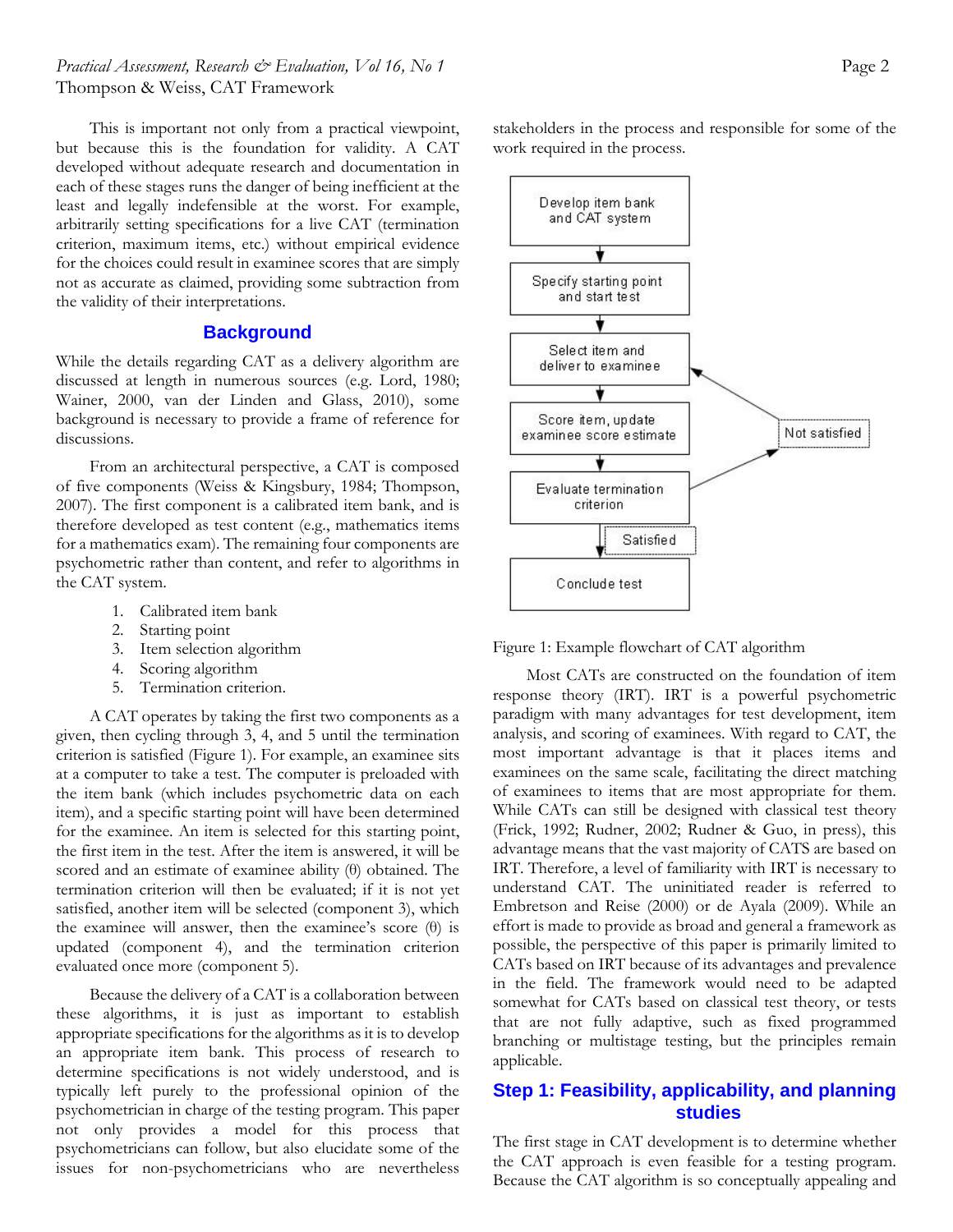# *Practical Assessment, Research & Evaluation, Vol 16, No 1* **Page 3 Page 3 Page 3** Thompson & Weiss, CAT Framework

offers certain well-known advantages, non-psychometrician stakeholders might become enamored of the idea and wish to proceed without knowing anything about CAT. An executive or professor might hear that CAT typically uses only half as many items as a conventional test (Weiss & Kingsbury, 1984) or even less, and simply make a decision that the testing program will move to CAT. This can be quite dangerous, not only from a psychometric point of view, but also from a business perspective. Transforming an assessment program from fixed-form tests to CAT is not a decision to be made lightly.

Therefore, the practical and business considerations should be researched first. Does the organization have the psychometric expertise, or is it able to afford it if an external consultant is used? Does the organization have the capacity to develop extensive item banks? Is an affordable CAT delivery engine available for use, or does the organization have the resources to develop its own? Will converting the test to CAT likely bring the expected reduction in test length? Does the reduction in test length translate to enough saved examinee seat time – which can be costly – to translate into actual monetary savings? Or even if CAT costs more and does not substantially decrease seat time, is that fact sufficiently offset by the increase in precision and security to make it worthwhile for the organization?

Fortunately, many such questions can be answered not simply by conjecture, but by psychometric research. Monte Carlo simulation studies (van der Linden & Glas, 2010) can allow a researcher to estimate not only the test length and score precision that CAT would produce, but also to evaluate issues such as item exposure and the size of item bank necessary to produce the desired precision of examinee scores. These studies operate by simulating CATs under varying conditions for a large number of imaginary examinees. The results can then be compared to make decisions. For example, CATs could be simulated for a bank of 300 items and a bank of 500 items, and results compared to determine which presents a better goal for the organization. What makes this approach so important at this stage is that Monte Carlo studies can be done before a single item is written or before any real data is available.

Monte Carlo simulations are based on the fact that IRT provides an estimate of the exact probability of a correct response to an item for a given value of θ. This allows researchers to easily generate a response to an item, given its item parameters and a value of θ. For example, supposed that an average examinee ( $\theta = 0.0$ ) is calculated to have a 0.75 probability of a correct response to an item. A random number is generated from a uniform distribution with a range of 0 to 1. If the value is 0.75 or less, the generated response is "correct." If the value is greater than 0.75, then the generated response is "incorrect." Given item parameters for a bank and a sample of examinee θ values, an entire dataset of correct/incorrect responses can be easily generated. The item

and examinee parameters can be real or randomly generated themselves, depending on the availability of data at a given stage of the CAT development process. If randomly generated, basing the generation on expected parameters makes the simulation more defensible. If similar tests in published research have been found to have an average discrimination parameter of 0.7, then it obviously makes sense to generate an item bank that reflects this fact.

This dataset can then be used to simulate CATs. Simulated CATs operate the same as live CATs, with the exception that the item response is not provided by a live examinee, but rather looked up in the table of generated responses or generated in real time. If the CAT selects a certain item to be administered, the simulation program simply provides the response from the data set.

Because Monte Carlo CAT simulations can only be done with specialized software, the first step is to obtain the necessary software. Two pieces of software are necessary: one to generate a data set based on specifications you provide, and one to simulate how CAT would perform. WINGEN (Han, 2007) and PARDSIM (Yoes, 1997) can simulate data sets based on item response theory (IRT; Embretson & Reise, 2000) under a wide range of specifications. CAT tests can then be simulated using FireStar (Choi, 2009) or CATSim (Weiss & Guyer, 2010). CATSim advantageously combines the two pieces, and can simulate its own Monte Carlo data sets, utilize real data sets, or perform a hybrid of the two, in concert with CAT simulation. Alternatively, if a testing program has substantial psychometric expertise, simulation software can be developed in-house, but the cost in hours will most likely exceed the cost of obtaining existing software.

There are several important dependent variables to consider in Monte Carlo simulations. The two most important are average test length and the precision of the test, quantified as the standard error of measurement. With conventional tests, the test length is fixed but the precision is variable; examinees in the center of the distribution typically have less error with regards to measuring their latent ability because items of medium difficulty are the most common. With adaptive tests, test length is typically variable, but the CAT is designed to provide equivalent precision for all examinees if the item bank is properly designed, one reason that effective simulations are essential.

The next step in this stage is to make business case evaluations based on the results of the Monte Carlo studies. For example, suppose that a testing program currently utilizes four conventional fixed-form tests of 100 items, with 20 items of overlap for equating. This translates to a bank of 340 items. It might have been initially thought that moving to CAT would require a bank of 1,000 items at the very least, but Monte Carlo simulations showed that a bank of 500 items is adequate. Considering that the bank currently stands at 340 items, the additional item development costs would be much smaller than originally expected. Furthermore, the simulations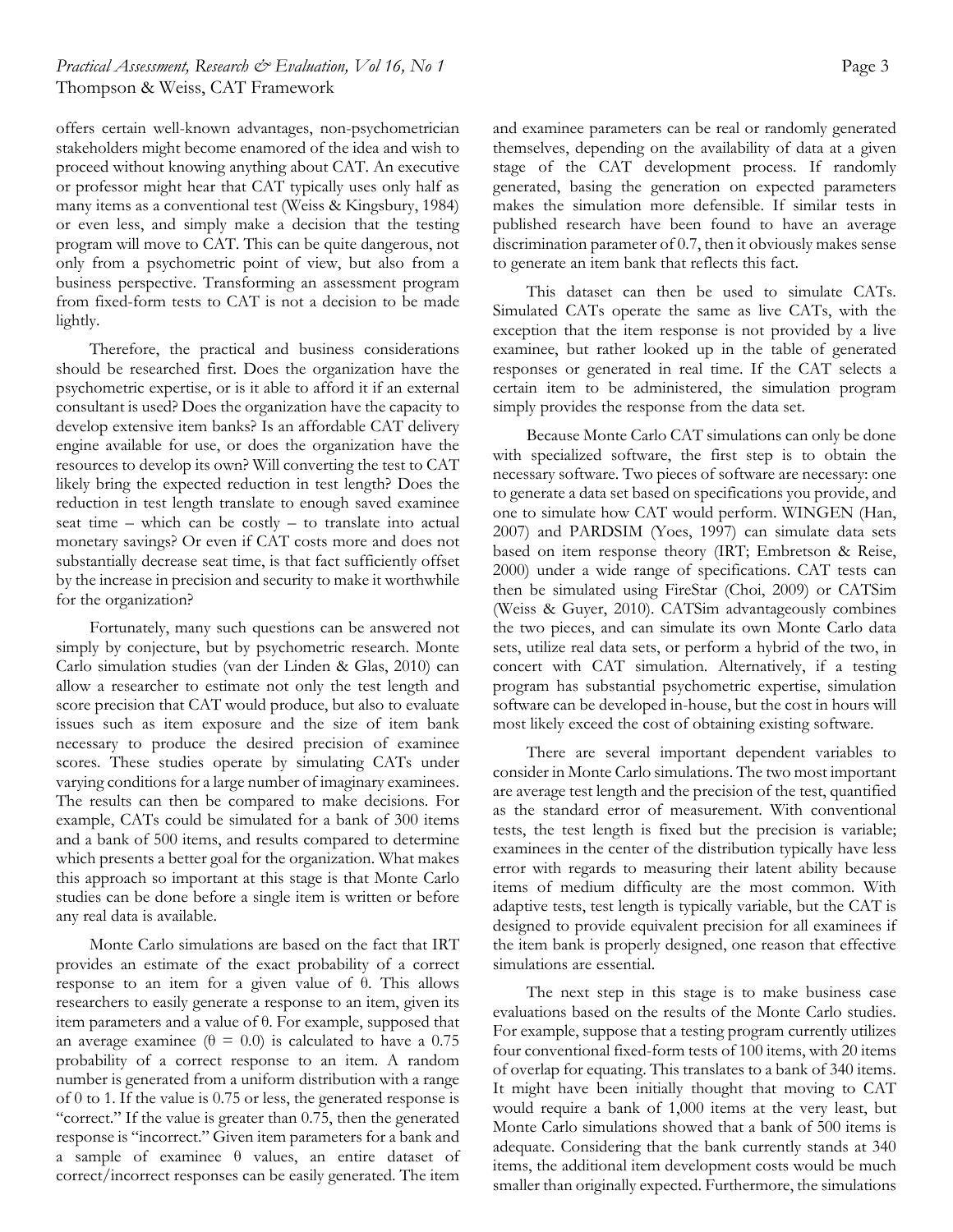# *Practical Assessment, Research & Evaluation, Vol 16, No 1* **Page 4 Page 4 Page 4** Thompson & Weiss, CAT Framework

showed that the bank of 500 items could produce tests that were as precise as the current tests, but with an average of 55 items. Would the cost of developing 160 new items, performing the necessary CAT research, and moving to a CAT testing engine be offset by the time savings of 45 items per examinee and the additional security by using more than four forms? Those are the types of questions that are the crux of this step, but should also take into consideration non-business advantages, such as being able to measure all examinees with equal precision or an ameliorated examinee experience due to seeing only appropriate items.

# **Step 2: Develop item bank content**

Once the final decision has been made to convert to CAT, the next step is to establish an item bank. Again, this should be done based on empirical evidence when possible. The simulation studies in the previous step should be utilized and probably expanded to provide guidelines for the bank; as noted by Veldkamp and van der Linden (2010), simulations are useful for this step and not necessarily limited to use after pilot testing as described in Flaugher (2000). Not only is the number of items in the bank important, but also the distributions of item parameters and practical considerations such as content distribution and anticipated item exposure issues. Simulations should be completed with various situations, such as a bank with a wide range of difficulty compared to a narrow range, or skewed difficulty, or a bank with more highly discriminating items compared to less discriminating items. Veldkamp and van der Linden also discuss optimal bank research; the Reckase (2003) approach can provide valuable information.

An important consideration in designing the studies is that the test information function (TIF; Embretson & Reise, 2000) should match the purposes of the test. If the test is used for classifying examinees based on a single cutscore (e.g., pass/fail), the test requires more information near that cutscore than it does on the extremes of the ability range. Precise scores are not needed for examinees on the extreme, so items of extreme difficulty are not necessary. Conversely, if precise scores are needed for all examinees, including those of very high or low ability, then items appropriate for those examinees are needed. Substantial numbers of very easy or very difficult items are required.

Fortunately, in many cases a completely new item bank is not necessary. The existing item bank can be utilized. In fact, it is often quite useful to do so for continuity purposes. By linking and mixing newly developed items with an existing bank, this ensures that the underlying IRT scale remains constant during the transition to CAT. Of course, doing so also greatly reduces the number of items that need to be developed.

Regardless of whether the bank will consist of all new items or a mix of old and new, it is important to consider the statistical requirements of items in a testing program. If a

testing program has high standards and typically eliminates a substantial percentage of items during the development process, this must also be taken into account during this stage.

# **Step 3: Pretesting, calibrating, and linking**

Once items are developed, they must be pretested. This is absolutely essential for CAT because items are matched to examinees based on IRT item parameters, and the parameters are estimated via statistical analysis of actual examinee responses to items. The sample size required for pretesting varies by the IRT model employed (Embretson & Reise, 2000). For example, Yoes (1995) suggests that 500 to 1,000 examinees are needed per item for the three-parameter IRT model. Topics in this step are described in more detail in Flaugher (2000).

There are two approaches to pretesting, referencing the previous issue of whether the CAT item bank will be completely new or a mix of old and new, and whether the existing tests must remain operational during the item development and pretesting phase. If the CAT bank will be completely new, the items can simply be administered in large numbers; in developing a bank of 400 new items, each examinee might have the time to see 100 new items. If there is a mix of old and new, and the current tests must remain operational, the new items might be "seeded" into the currently operational tests. Let us continue with the previous example, where 160 new items were needed in addition to 340 existing items. To account for the fact that some items will not turn out as good as hoped for, suppose we are pretesting 200 items. If examinees are already taking a 100-item fixed-form test, taking all 200 new items would triple the test length, which would take up too much time. Since 200 items are needed, and there are four forms, it makes sense to give only 50 new items to each examinee. The 50 items can be selected randomly, or in predefined blocks using various plans (Verschoor, 2010). The key, regardless, is to plan the arrangement of pretest items such that enough examinees see each item to provide the minimum number of responses needed.

After pretesting is completed, the item parameters must be estimated with IRT calibration software. An important component of this is *linking*, which ensures that parameters from all the items are calibrated on a common scale. There are several approaches for this, but one important distinction needs to be made, between methods that put the new items on an existing scale (e.g., Stocking & Lord, 1980) or methods that establish a new metric (Lee & Weiss, 2010). Obviously, if the item bank is to be completely new, there is rarely a need to link it to an existing scale. Similarly, if the bank is being designed to incorporate items from an existing test and it is necessary to maintain the scale, then a method that establishes a new metric is inappropriate. For guidance on linking, refer to Kolen and Brennan (2004).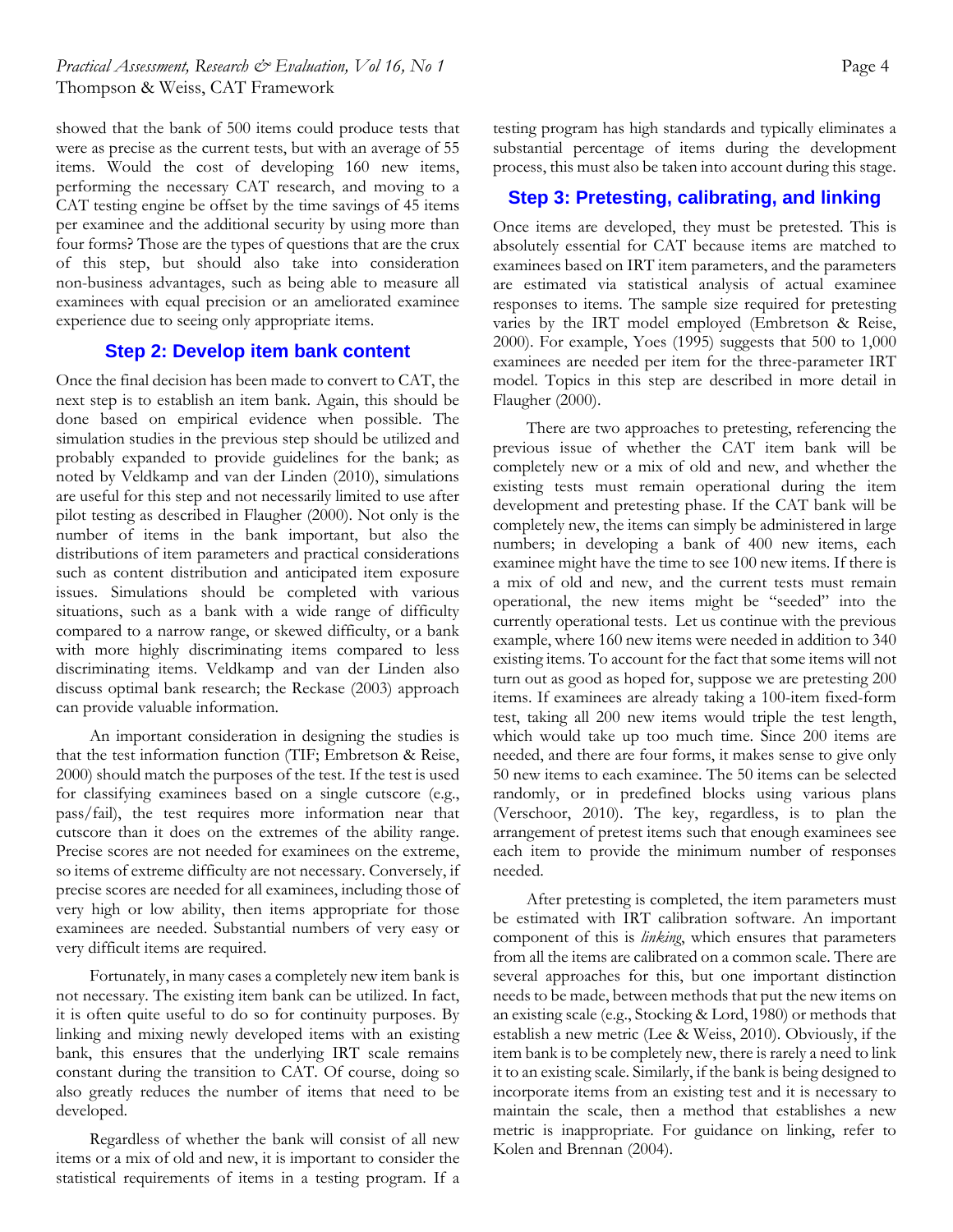# *Practical Assessment, Research & Evaluation, Vol 16, No 1* **Page 5 Page 5** Thompson & Weiss, CAT Framework

This calibration phase involves additional statistical analysis. Most commonly, item statistics such as difficulty and discrimination are reviewed to determine if items need to be eliminated or revised and pretested again. Even if the testing program is officially based on IRT, classical statistics can still be quite useful for this purpose. An additional statistic at the item level is the analysis of *model fit*, namely how well the data supports the IRT model that has been assumed for the calibration. Items that have substantial issues, such as speededness or susceptibility to guessing, will typically have poor fit, which implies that IRT parameters for those items are not stable enough to be used in CAT.

Lastly, an analysis of dimensionality is necessary at this stage. IRT assumes that the test is unidimensional (unless multidimensional IRT models are employed), so the items in the pretesting of the bank should be factor analyzed to ensure this. The appropriate procedure is factor analysis using tetrachoric correlations (for items scored correct/incorrect), which can be done with the software program MicroFACT (Waller, 1997), or *full-information factor analysis* using TESTFACT 4 (Bock et al., 2003). Bejar (1980; 1988) has suggested an alternative method of evaluating dimensionality within the IRT framework.

# **Step 4: Determine specifications for the final CAT**

At this point, an item bank has been developed and calibrated with IRT. However, this is only the first of five components of a CAT described previously. Before the CAT can be published and distributed, the remaining four components must be defined. As with the planning of the item bank, this should not be done based on arbitrary decisions, but on simulation studies (Flaugher, 2000). However, there is one important difference in this stage: we now have an actual item bank developed and data from real examinees responding to those items. Real data is obviously preferable to randomly generated data if the purpose is to approximate how the CAT will perform with real examinees in the future. Therefore, this data can be utilized in new simulation studies, called *post-hoc simulation* or *real-data simulation*.

With post-hoc simulation, like Monte Carlo simulation, a CAT is simulated for each examinee based on responses to each item in the bank. The difference is that Monte Carlo simulation generates the response of each examinee to each item, while post-hoc simulation utilizes the real data. For example, if the CAT simulation for the first examinee determines that Item 19 from the bank should be the first item administered, Monte Carlo simulation would generate a response to that item based on the item parameters, the person parameter (θ), and the assumed IRT model. On the other hand, with post-hoc simulation there would be no need to generate the response; the simulation algorithm would simply look up the actual response of the first examinee to Item 19.

This type of simulation has a substantial drawback with pretest designs where examinees saw a small percentage of the items in the bank. In the example above, each examinee would see only 150 items from the developed bank of 540 (with the intention that 500 would be retained): 100 items from an existing form and 50 new items. If a post-hoc simulation were to be conducted on this data set, a response would not be available for 390 items for each examinee. To address this issue, a third type of simulation, *hybrid simulation*, was developed (Weiss & Nydick, 2009; Weiss & Guyer, 2010). Real data is used where available, but missing responses are generated using Monte Carlo methods based on each examinee's  $\theta$  as estimated from the items he/she has answered. This allows CATs to be simulated more effectively with a real item bank and real examinees.

Post-hoc or hybrid simulations are essential to compare and evaluate different methods and specifications for the four algorithmic components of CAT with a real item bank. There are often important questions to be answered within each component, such as comparing item exposure methods or applying content constraints in the item selection algorithm; software such as CATSim (Weiss & Guyer, 2010) is designed to provide options to specifically answer such questions. A CAT that is published without adequate research in the form of these simulation studies is substantially less defensible. For example, the item bank might be inadequate to meet the demands of the item selection, content balancing or termination criterion algorithms; without simulation studies, this might not be realized until after the tests are in the field.

# **Item bank**

The item bank does not necessarily have to be used as is. While a bank of 500 items has been developed, perhaps the items are higher quality than expected, and a bank of 400 might suffice, allowing the other 100 items to be rotated into position at a later date. Simulations could easily compare CATs with all 500 items to CATs with only 400 items from the bank.

#### **Starting point**

There are several options available as the starting  $\theta$  estimate assigned to each examinee before an item is administered. The most straightforward is simply to assign a fixed value corresponding to an average score. With IRT, this is usually 0.0 because the scale is centered on examinees.

Starting each examinee with the same initial  $\theta$  estimate has a distinct disadvantage. Because the CAT algorithm selects the best item for an examinee based on the  $\theta$  estimate, if every examinee has the same estimate, than every examinee will receive the same first item. If this is deemed to be a test security or item exposure issue, some randomization can be implemented. For example, the estimate can be a value randomly selected in the range -0.5 to +0.5, or a randomesque item selection method applied, either of which would likely enable several possible starting items.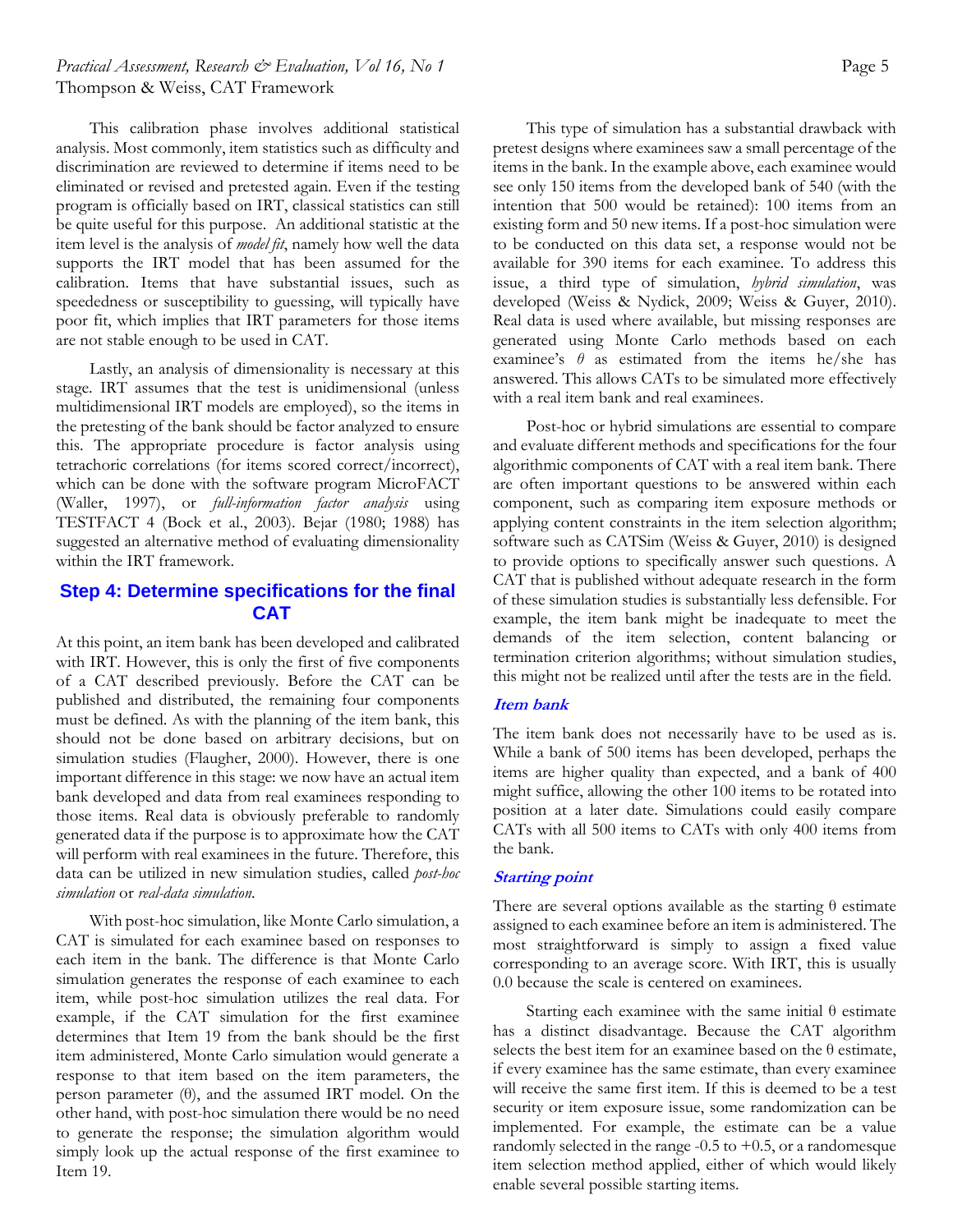# *Practical Assessment, Research & Evaluation, Vol 16, No 1* **Page 6 Page 6 Page 6** Thompson & Weiss, CAT Framework

Nevertheless, the goal of CAT is to adapt the test to each examinee as much as possible. Both of the previously mentioned starting points assume that nothing is known about the examinee. However, in many cases there is information available on examinees. The most obvious is scores on previous tests. If CATs are being administered to children in schools as part of a formative assessment program, they are often used several times per year. In such a situation, the score from the first administration makes an ideal starting point for later administrations, because student ability will likely be in a similar range, though will hopefully increase to some degree.

Another option is to use external information to estimate examinee ability. For example, Castro, Suarez, and Chirinos (2010) examined external factors like motivation and socioeconomic status. In educational contexts, other assessments or scholastic information can be useful. For example, with a test for professional licensure or certification that is taken after the educational process, performance indicators from the process, such as grade-point average, could be used as a starting point if research shows that there is a correlation. While not a perfect prediction for every examinee, this would provide an increase in efficiency, on average, that could translate to substantial time and item exposure savings in the long term. For the minority of examinees where there is an inaccurate prediction, the adaptive nature of the CAT will account for it.

#### **Item selection algorithm**

The item selection algorithm is important because it refers not only to the specific calculations to determine the most appropriate item, but also to the impact of practical constraints. Item selection is typically based on the concept of *item information*, which seeks to quantify the notion that some items are more appropriate than others for a certain situation. For example, it makes little sense to administer a very easy item to an examinee that is quite bright; they are virtually guaranteed to get it correct. The converse is true for an examinee of low ability.

An important consideration in item selection is whether the purpose of the test is to obtain accurate point estimates of θ or to make broad decisions. If the purpose of the test is to estimate  $\theta$  with a certain level of precision, then it is appropriate to deliver items that provide the most information at the θ estimate of the examinee. However, if the purpose of the test is to classify examinees based on a cutscore, using a likelihood ratio approach (Reckase, 1983), it is often more efficient to design the item selection algorithm to evaluate information at the cutscore (Eggen, 1999; Eggen & Straetmans, 2000; Thompson, 2009).

There are a number of methods of calculating the IRT information criterion used to select items, and a substantial amount of CAT research consists of simulation studies designed to compare different methods of item selection (e.g.,

Eggen, 1999; Weissman, 2004). The 2010 International Association for Computerized Adaptive Testing conference included two sessions devoted directly to research on item selection algorithms. Yet in practice, these differences are often insignificant; for this reason, it has been argued that other avenues of making the test more efficient should be evaluated (Thompson, 2009; van der Linden, 2010).

For the same reason, it is often more important to evaluate the impact of practical constraints in the item selection process. The two most common types of constraints are item exposure constraints and item characteristic constraints. Item exposure constraints are subalgorithms incorporated into the item selection algorithm to combat the fact that CAT always tries to select the best items, which tend to be the items with the highest discrimination parameter. Therefore, items with higher discrimination parameters are administered far more often than items with moderate or low discrimination. To address this, some type of randomization is typically implemented. See Economides, Georgidou, and Triantfillou (2007) for a review of these methods.

Many testing programs also require that tests be constrained by certain non-psychometric characteristics. A typical example of this is content constraints, such as a math test requiring a certain percentage of items covering algebra, geometry, and probability. Another example is cognitive level, including Bloom's (1956) taxonomy, which might require that no more than a certain percentage of the test be simple recall questions.

Both of these types of constraints reduce the efficiency of the adaptive algorithm because they impede the natural selection process of choosing the most discriminating items. However, they can be quite important from a broader perspective. Therefore, post-hoc or hybrid simulations should take them into account when determining CAT specifications, and provide detailed guidance regarding their use. Not only are the simulations useful for evaluating the application of item exposure constraints, but also for comparing the efficiency of different methods of controlling item exposure.

#### **Scoring algorithm (θ estimation)**

Most CATs utilize IRT for scoring, in addition to item selection. Although Rudner (2002) showed that CATs designed with classical test theory can be quite efficient in the classification of examinees, CATs for point estimation of examinee ability require the precision that IRT can provide. Simulation studies can be used to compare the efficiency of CATs designed with different scoring algorithms. This not only includes classical vs. IRT, but also a comparison of IRT methods, such as maximum likelihood and Bayesian methods. The latter comparison produces little difference in observed results, but does have some important implications. Maximum likelihood estimation is less biased (Lord, 1986), but has the drawback that it requires mixed response patterns (at least one correct and one incorrect response), which is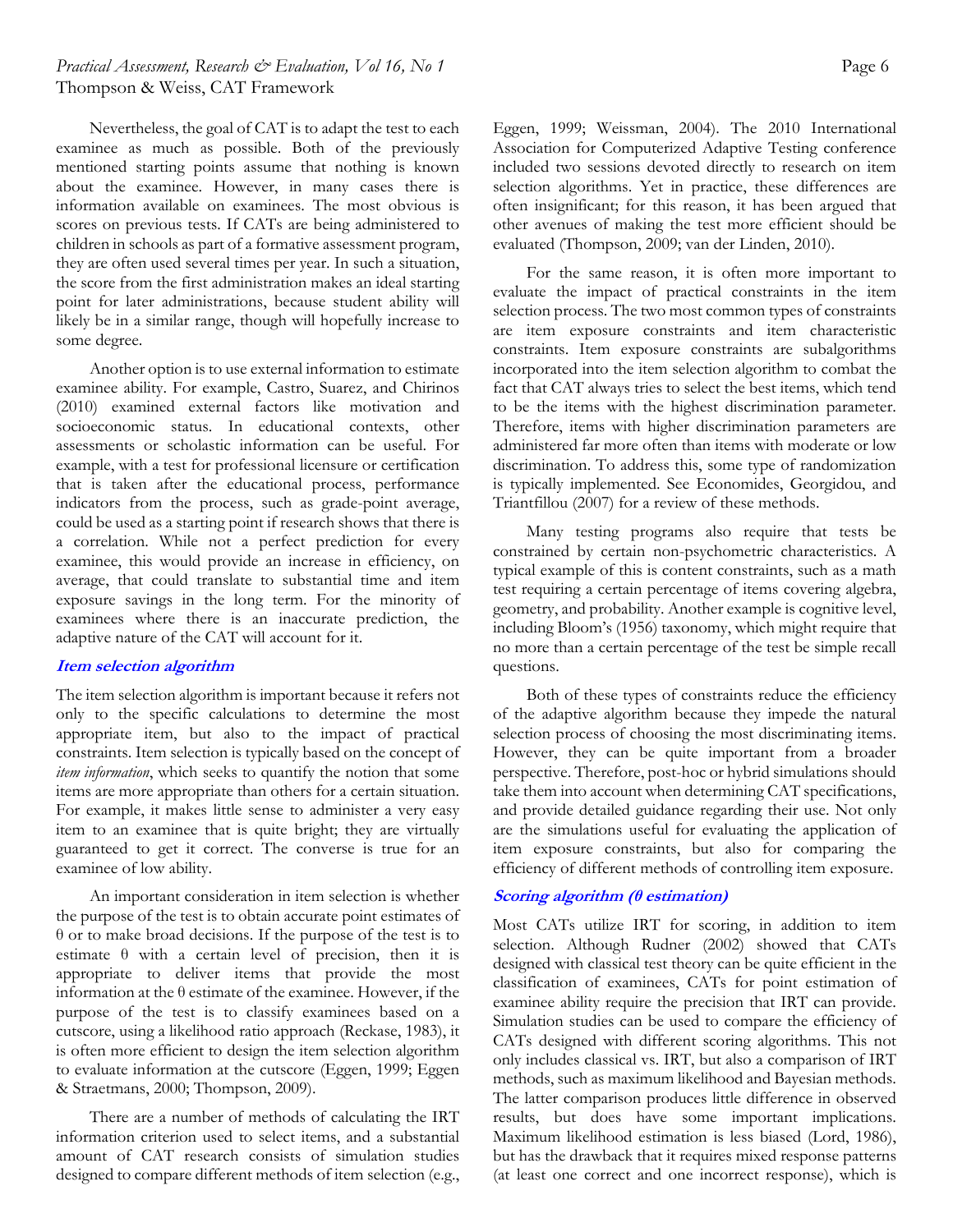never the case after the first item is administered. A subalgorithm must then be applied when there is a nonmixed response vector; simulations can also aid in that specification.

#### **Termination criterion**

While CATs can be designed to be fixed length (e.g., all examinees receive 100 items, but the items are adaptively selected from the bank), they enable the possibility of *variable-length* tests. Such a test not only adapts the items to the examinee, but also adapts to the number of items needed. There are different methods to implement this. Some evaluate the examinee θ estimate, some the standard error of measurement, and some take into account the item bank.

An example of a termination criterion based on the  $\theta$ estimate is to terminate the test when the  $\theta$  estimate no longer changes more than a small amount after each item. This is because CAT is an iterative process, so the estimate typically varies widely as a test begins, but eventually "zeros in" on examinee ability. The same is true for the standard error of measurement; it is relatively large at the beginning, and will decrease as the test proceeds.

Another approach is to base the termination criterion on the item bank rather than an examinee parameter. One example of this is the *minimum information criterion*; if there are no items left in the bank that provide at least some minimal level of information, as defined by the item selection algorithm, then the test can be stopped because there are no more items left that are worth administering.

However, the most common termination criterion is the *minimum standard error criterion*. This approach designs the test to stop when an examinee has reached a certain standard error, or equivalently, a certain level of precision. For instance, the test might stop when the standard error becomes 0.25 or less. This would mean that a 95% confidence interval with  $\pm 2$ standard errors on each side would be approximately one θ unit wide. This termination criterion has the advantage of producing *equiprecise* scores for all examinees, assuming that the item bank is properly developed.

Like item selection, this algorithm is also subject to practical constraints. The typical constraint is a test length constraint, in the form of a minimum or maximum. The minimum serves to ensure that each examinee receives at least a certain number of items; if the test can fail examinees with as few as 10 items, then it might be politically advantageous to ensure that examinees see at least 20 items before failing, in an effort to reduce complaints. The maximum serves to ensure that the entire bank is not administered. In a pass/fail CAT, examinees whose true  $\theta$  is equal to the cutscore will never be able to be definitively classified even if given the entire bank, so the test might be set to terminate at some relatively large number like 200 items.

These options all provide direct control over the operation of the CAT and directly affect the number of items seen by examinees. In general, a test with more items produces more precise scores, and vice-versa. Simulation studies are necessary to evaluate the extent of this tradeoff and produce test specifications that meet the requirements of the testing program. If the minimum standard error criterion is employed, it would be useful to run simulations with varying levels of error, perhaps 0.25, 0.30, and 0.35, then evaluate the greater number of items required for greater precision.

# **Step 5: Publish live CAT**

Once the specifications for all the necessary components have been determined, as well as any additional algorithms, the final CAT can be published. If the test development and delivery software already exists (for example, the organization has purchased a system or access to a system), this step contains little difficulty. Most of the options described in the previous section are manifested as simple radio buttons or check boxes within the CAT system. However, if the organization is developing its own platform, this step can be the most difficult. Fortunately, if that is case, most of the development work can be done concurrently with the previous four steps, saving a substantial amount of time. This step also contains many of the practical distribution and delivery issues and effort that pertains to all testing, not just CAT, such as test security.

## **Epilogue: maintaining a CAT**

The research involved in CAT development does not cease when the test is published. Additional research is needed as maintenance for the CAT. Perhaps the most important thing to check is whether actual CAT results after publication match the results expected based on the simulations. For example, if post-hoc simulations predicted that examinees would need 47 items on average to reach the minimum standard error of 0.25, did this actually occur during the first month of operational CAT?

Another important issue is maintenance of the item bank, sometimes called "refreshing." Because items can become overexposed in large volume testing, overexposed items might need to be rotated out and newer items rotated in. This is typically done by seeding new items into the bank to be pretested, and then converted to scored items after sufficient sample size for calibration is obtained. However, some research has investigated the application of online calibration, where the items are immediately calibrated into the bank during the pretesting process.

The selection of items to be retired is a choice of the test sponsors. There are several issues to consider. The most obvious is exposure; if half the examinees see a certain item, and it is known that items typically find their way to the Internet, then the item can likely be considered compromised. A more specific method of examining this issue is a parameter drift study. If the item is compromised, then many more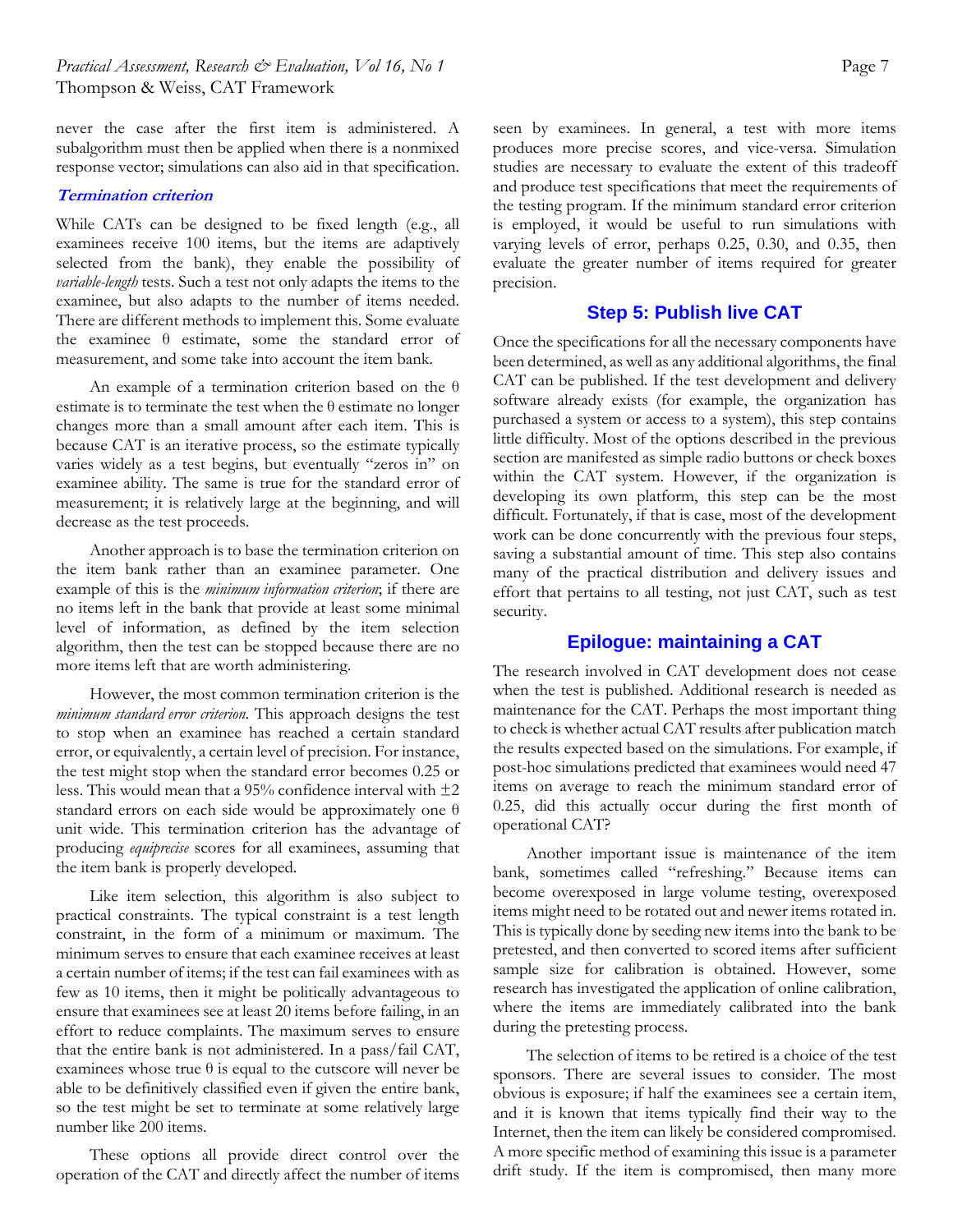*Practical Assessment, Research & Evaluation, Vol 16, No 1* **Page 8 Page 8** Thompson & Weiss, CAT Framework

examinees will answer it correctly than when the item was first developed. If post-compromise data is analyzed, the IRT item parameters will then be different, indicating that the item should be retired. Test security software designed to search the Internet for test items at brain dump sites is also useful.

#### **Summary**

The development of a CAT requires substantial psychometric expertise. Because of this, the development of a CAT is often left completely to the judgment of the professionals working on the CAT. But as CATs become more widespread, the psychometric expertise of the personnel working on them might not be sufficient to develop a legally defensible CAT without some guidance. This paper has provided a broad framework for the development of a CAT, applicable to most situations. However, although this model is quite general, and many issues have been discussed, it is not completely comprehensive. Many testing programs will have idiosyncratic issues that must not only be identified, but also isolated so that they can be investigated as empirically as possible. However, the principle that answers to the issues should be empirically identified, often through the use of simulation research, remains applicable to all programs.

#### **References**

- Bejar, I.I. (1980). A procedure for investigating the unidimensionality of achievement tests based on item parameter estimates. *Journal of Educational Measurement, 17,*  283-296.
- Bejar, I.I. (1988). An approach to assessing unidimensionality revisited. *Applied Psychological Measurement, 12,* 377-379.
- Bloom B. S. (1956). *Taxonomy of Educational Objectives, Handbook I: The Cognitive Domain.* New York: David McKay Co. Inc.
- Bock, R., Gibbons, R., Schilling, S., Muraki, E. Wilson, & Wood, R., (2003) TESTFACT 4 (Computer software). Lincolnwood, IL: Scientific Software International.

Castro, F., Suarez, J., & Chirinos, R. (2010). *Competence´s initial estimation in computer adaptive testing*. Paper presented at the first annual conference of the International Association for Computerized Adaptive Testing, Arnhem, The Netherlands.

Choi, S.W. (2009). Firestar: Computerized adaptive testing (CAT) simulation program for polytomous IRT Models (Computer software). *Applied Psychological Measurement, 33,* 644–645.

De Ayala, R.J. (2009). *The theory and practice of item response theory*. New York: Guilford.

Eggen, T. J. H. M. (1999). Item selection in adaptive testing with the sequential probability ratio test. *Applied Psychological Measurement, 23,* 249-261.

Eggen, T. J. H. M, & Straetmans, G. J. J. M. (2000). Computerized adaptive testing for classifying examinees into three categories. *Educational and Psychological Measurement, 60,*  713-734.

Embretson, S.E., & Reise, S.P. (2000). *Item response theory for psychologists.* Mahwah, NJ: Erlbaum.

- Flaugher, R. (2000). Item Pools. In Wainer, H. (Ed.) *Computerized adaptive testing: A Primer*. Mahwah, NJ: Erlbaum.
- Frick, T. (*1992*). Computerized Adaptive Mastery Tests as Expert Systems. *Journal of Educational Computing Research, 8(2),* 187-213.
- Georgiadou, E., Triantafillou, E., Economides, A. (2007). A review of item exposure control strategies for computerized adaptive testing developed from 1983 to 2005. *Journal of Technology, Learning, and Assessment, 5*(8). Retrieved August 23, 2010 from http://www.jtla.org .
- Gibbons, R.D., Weiss, D.J., Kupfer, D.J., Frank, E., Fagiolini, A., Grochocinski, V.J., Bhaumik, D.K., Stover, A., Bock, R.D., Immekus, J.C. (2008). Using computerized adaptive testing to reduce the burden of mental health assessment. *Psychiatric Services, 59*, 361-368.
- Han, K. T. (2007). WinGen: Windows software that generates IRT parameters and item responses. *Applied Psychological Measurement, 31*(5), 457-459.
- Kolen, M.J., & Brennan, R.L.. (2004) *Test equating, scaling, and linking. Methods and practices,* 2nd ed. New York: Springer.
- Lee, J, & Weiss, D. J. (2010). *Selection of common items in full metric calibration for the development of CAT item banks*. Paper presented at the first annual conference of the International Association for Computerized Adaptive Testing, Arnhem, The Netherlands.
- Lord, F.M. (1980). Applications of Item Response Theory to Practical Testing Problems. Hillsdale NJ: Erlbaum.
- Lord, F.M. (1986). Maximum likelihood and Bayesian parameter estimation in item response theory. *Journal of Educational Measurement, 23*, 157-162.
- Nydick, S. W., & Weiss, D. J. (2009). A hybrid simulation procedure for the development of CATs. In D. J. Weiss (Ed.), *Proceedings of the 2009 GMAC Conference on Computerized Adaptive Testing.*  Retrieved August 23, 2010 from www.psych.umn.edu/psylabs/CATCentral.
- Parshall, C. G., Spray, J. A., Kalohn, J. C., & Davey, T. (2006). *Practical considerations in computer-based testing*. New York: Springer.
- Pommerich, M., Segall, D.O., & Moreno, K.E. (2009). The nine lives of CAT-ASVAB: Innovations and revelations. In D. J. Weiss (Ed.), *Proceedings of the 2009 GMAC Conference on Computerized Adaptive Testing.* Retrieved August 23, 2010 from http://www.psych.umn.edu/psylabs/CATCentral .
- Reckase, M. D. (1983). A procedure for decision making using tailored testing. In D. J. Weiss (Ed.), *New horizons in testing:*  Latent trait theory and computerized adaptive testing (pp. 237-254). New York: Academic Press.
- Reckase, M. D. (2003). *Item pool design for computerized adaptive tests.*  Paper presented at annual meeting of the National Council on Measurement in Education, Chicago, IL.
- Rudner, L. M. (2002). *An examination of decision-theory adaptive testing procedures.* Paper presented at the annual meeting of the American Educational Research Association, April 1-5, 2002, New Orleans, LA.
- Rudner, L.M. and Guo, F.M. (in press) Computer adaptive testing for small scale programs and instructional systems. *Journal of Applied Testing Technology.*